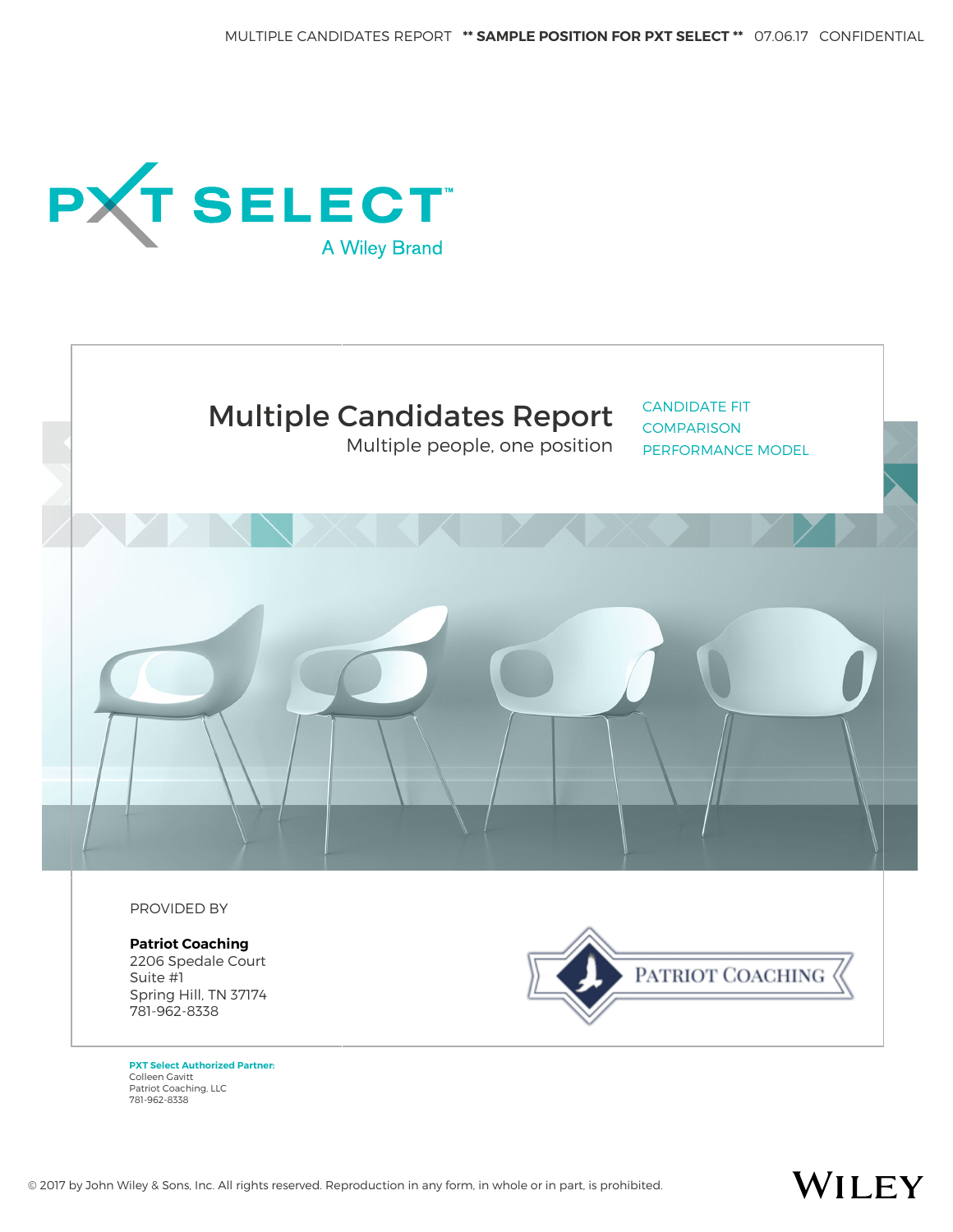## INTRODUCTION

\*\* Sample Position for PXT Select \*\*

This report shows how multiple candidates compare to one another and to the Performance Model for \*\* Sample Position for PXT Select \*\*. This information will assist you in choosing the candidate(s) who may be the best fit for the position. However, it does not address education, training, or experiences. It's important to remember that the results from this, or any assessment, should never make up more than a third of the final decision in job placement.

| What's in this report?                                                                                          |                                                                                                          |                                                                                                     |  |  |  |  |  |
|-----------------------------------------------------------------------------------------------------------------|----------------------------------------------------------------------------------------------------------|-----------------------------------------------------------------------------------------------------|--|--|--|--|--|
| <b>CANDIDATE FIT</b><br>Each candidate's results<br>from the assessment<br>compared to the<br>Performance Model | <b>COMPARISON</b><br>Candidates' results<br>for each scale are<br>placed together for<br>easy comparison | <b>PERFORMANCE MODEL</b><br>Range of scores on<br>each scale typical for<br>success in the position |  |  |  |  |  |
|                                                                                                                 |                                                                                                          |                                                                                                     |  |  |  |  |  |

If candidates have the same initials, they will be issued a subscript number to differentiate them.

| Candidates % Fit                                 |
|--------------------------------------------------|
| ANDREW LANGLEY (AL) 77%<br>OLIVER CHASE (OC) 70% |
| $FIA$ BYRD $(FB)$ 66%                            |
| SAMAIRA HARI (SH) 65%<br>VICTOR KAPUR (VK) 54%   |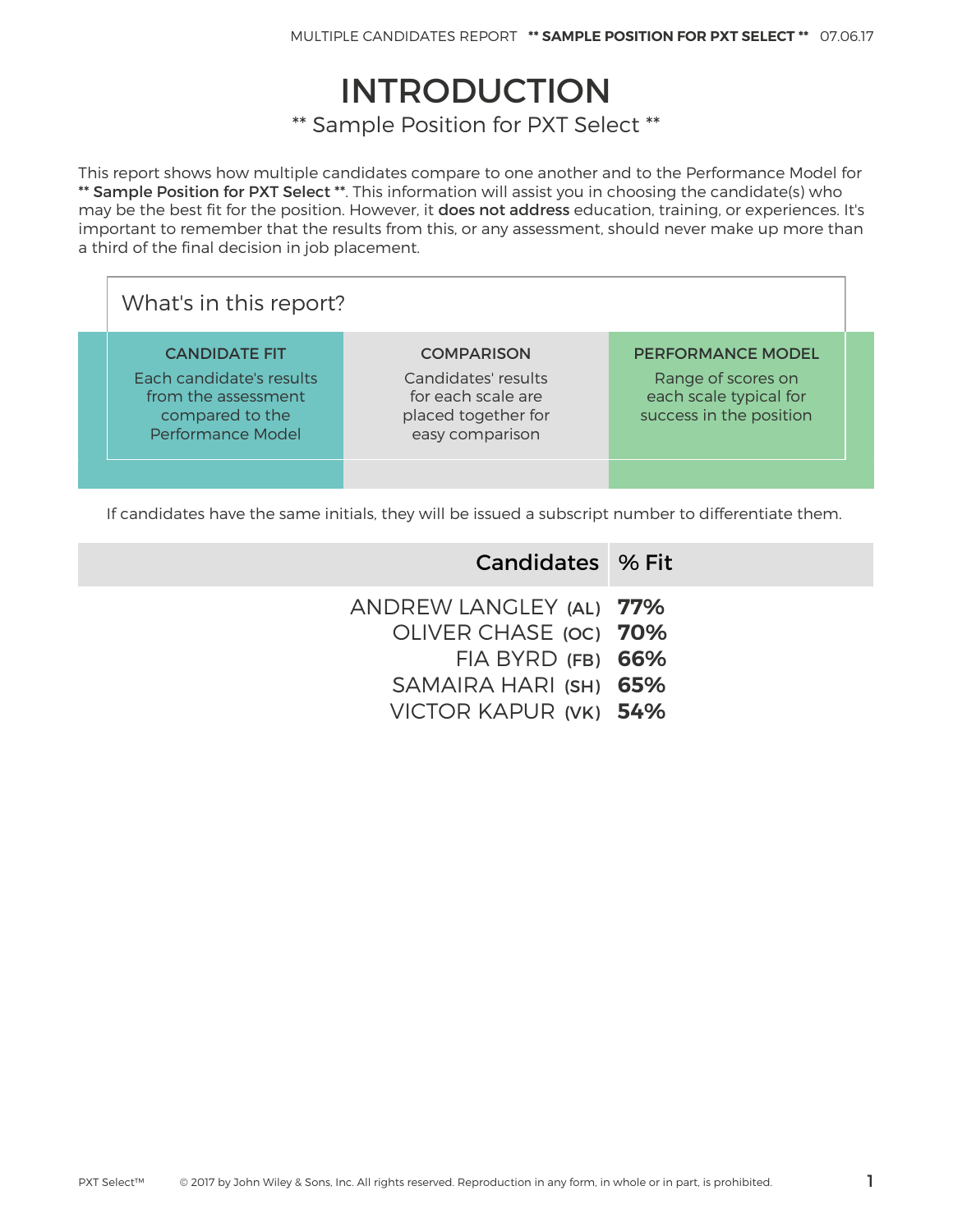# CANDIDATE COMPARISON

\*\* Sample Position for PXT Select \*\*

The highlighted areas represent the Performance Model. Each candidate's placement is indicated by his or her initials. If candidates have the same initials, they are issued a subscript number to differentiate them. See page 1 for each candidate's initials.

#### THINKING STYLE

|                                                                                                               | $\mathbf{1}$ | $\mathbf{2}$   | $\overline{3}$             | $\overline{4}$                             | 5                          | 6                                                   | $\overline{7}$                        | 8                                      | $\mathsf 9$                             | $10$                       |
|---------------------------------------------------------------------------------------------------------------|--------------|----------------|----------------------------|--------------------------------------------|----------------------------|-----------------------------------------------------|---------------------------------------|----------------------------------------|-----------------------------------------|----------------------------|
| <b>Composite Score</b><br>A reflection of overall<br>learning, reasoning,<br>and problem-solving<br>potential |              |                |                            | $\overline{\textbf{v}}$<br><b>FB</b><br>VK |                            | $\overline{\textbf{v}}$<br>AL                       | $\overline{\mathbf{v}}$<br>SH         | $\overline{\mathbf{v}}$<br>$_{\rm OC}$ |                                         |                            |
|                                                                                                               | 1            | $\overline{2}$ | $\overline{3}$             | $\overline{4}$                             | 5                          | $\,$ 6                                              | $\boldsymbol{7}$                      | 8                                      | $\mathsf 9$                             | $10$                       |
| <b>Verbal Skill</b><br>A measure of<br>vocabulary                                                             |              |                |                            | $\overline{\blacktriangledown}$<br>FB      | $\blacktriangledown$<br>VK |                                                     |                                       | $\blacktriangledown$<br>$\mathsf{AL}$  | $\blacktriangledown$<br>OC<br><b>SH</b> |                            |
|                                                                                                               | 1            | $\overline{2}$ | $\overline{3}$             | $\overline{4}$                             | 5                          | $6\,$                                               | $7\phantom{.}$                        | $\,8\,$                                | $\mathsf 9$                             | 10                         |
| <b>Verbal Reasoning</b><br>Using words for<br>reasoning and problem<br>solving                                |              |                | $\blacktriangledown$<br>FB |                                            | $\blacktriangledown$<br>VK | $\blacktriangledown$<br>OC                          | $\blacktriangledown$<br>$\mathsf{AL}$ |                                        |                                         | $\blacktriangledown$<br>SH |
|                                                                                                               | 1            | $\mathbf{2}$   | $\overline{3}$             | $\overline{4}$                             | 5                          | $\,$ 6 $\,$                                         | $\overline{7}$                        | $\,8\,$                                | $\mathsf 9$                             | $10$                       |
| <b>Numerical Ability</b><br>A measure of<br>numerical calculation<br>ability                                  |              |                | $\blacktriangledown$<br>VK |                                            | $\blacktriangledown$<br>SH | $\blacktriangledown$<br>$\mathsf{AL}$<br>${\sf FB}$ |                                       |                                        | $\blacktriangledown$<br>$_{\rm OC}$     |                            |
|                                                                                                               | 1            | $\mathbf{2}$   | $\overline{3}$             | $\overline{4}$                             | 5                          | $\,$ 6 $\,$                                         | $\boldsymbol{7}$                      | $\,8\,$                                | $\mathsf 9$                             | 10                         |
| <b>Numeric Reasoning</b><br>Using numbers as a<br>basis in reasoning and<br>problem solving                   |              |                |                            | $\blacktriangledown$<br>AL<br>FB<br>VK     |                            | $\blacktriangledown$<br><b>SH</b>                   |                                       |                                        | $\blacktriangledown$<br>OC              |                            |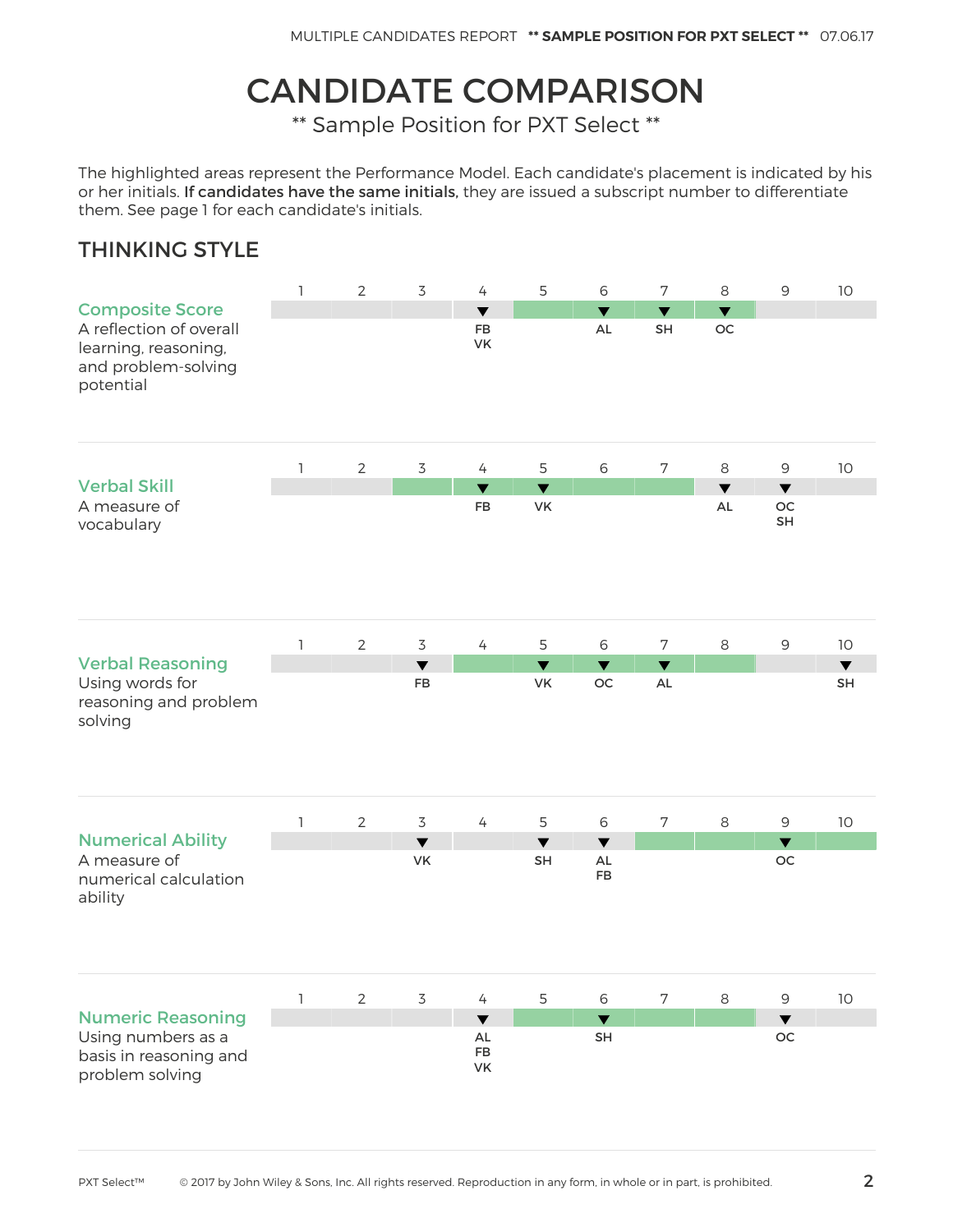## BEHAVIORAL TRAITS

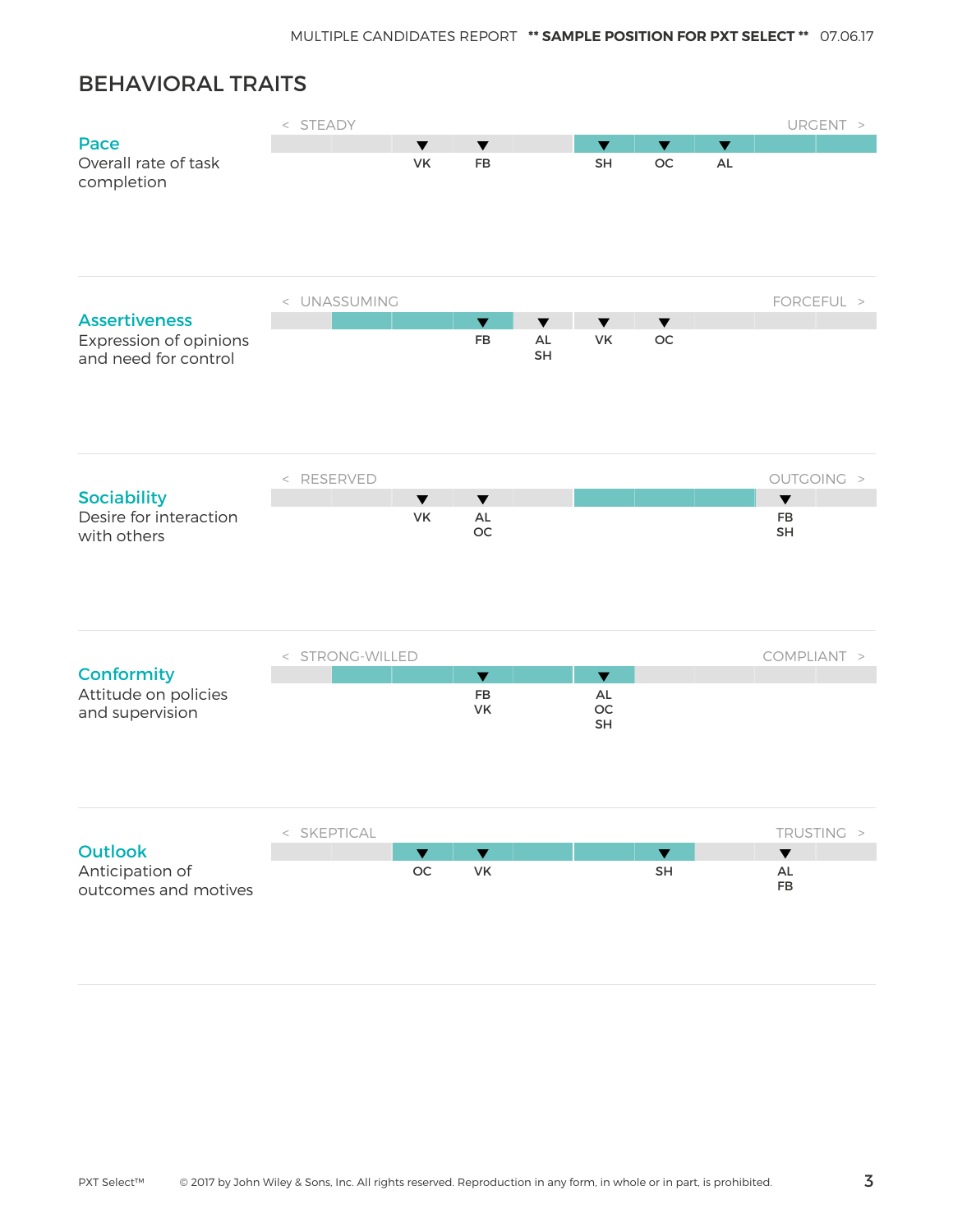|                                                                         | < DELIBERATE |                                                                        |                                         |                                      |                         |                         | BOLD >       |
|-------------------------------------------------------------------------|--------------|------------------------------------------------------------------------|-----------------------------------------|--------------------------------------|-------------------------|-------------------------|--------------|
| <b>Decisiveness</b><br>Use of speed and<br>caution to make<br>decisions |              | $\blacktriangledown$<br>$\blacktriangledown$<br><b>VK</b><br><b>FB</b> | $\blacktriangledown$<br><b>OC</b><br>SH | $\overline{\textbf{v}}$<br><b>AL</b> |                         |                         |              |
|                                                                         | < STEADFAST  |                                                                        |                                         |                                      |                         |                         | AGREEABLE >  |
| <b>Accommodation</b>                                                    |              |                                                                        | $\blacktriangledown$                    | $\blacktriangledown$                 | $\overline{\mathbf{v}}$ |                         | ▼            |
| Inclination to tend to<br>others' needs and ideas                       |              |                                                                        | <b>VK</b>                               | <b>OC</b><br><b>SH</b>               | <b>AL</b>               |                         | <b>FB</b>    |
|                                                                         | < RELIANT    |                                                                        |                                         |                                      |                         |                         | AUTONOMOUS > |
| Independence                                                            |              | $\blacktriangledown$<br>$\blacktriangledown$                           |                                         | $\overline{\textbf{v}}$              | $\overline{\mathbf{v}}$ | $\overline{\textbf{v}}$ |              |
| Level of preference<br>for instruction and<br>guidance                  |              | VK<br>FB                                                               |                                         | AL                                   | OC                      | SH                      |              |
|                                                                         | < INTUITIVE  |                                                                        |                                         |                                      |                         |                         | FACTUAL >    |
| <b>Judgment</b>                                                         |              | $\blacktriangledown$<br>$\blacktriangledown$                           |                                         | $\blacktriangledown$                 |                         | $\blacktriangledown$    |              |
| Basis for forming<br>opinions and making<br>decisions                   |              | <b>VK</b><br>FB                                                        |                                         | AL                                   |                         | <b>OC</b><br>SH         |              |